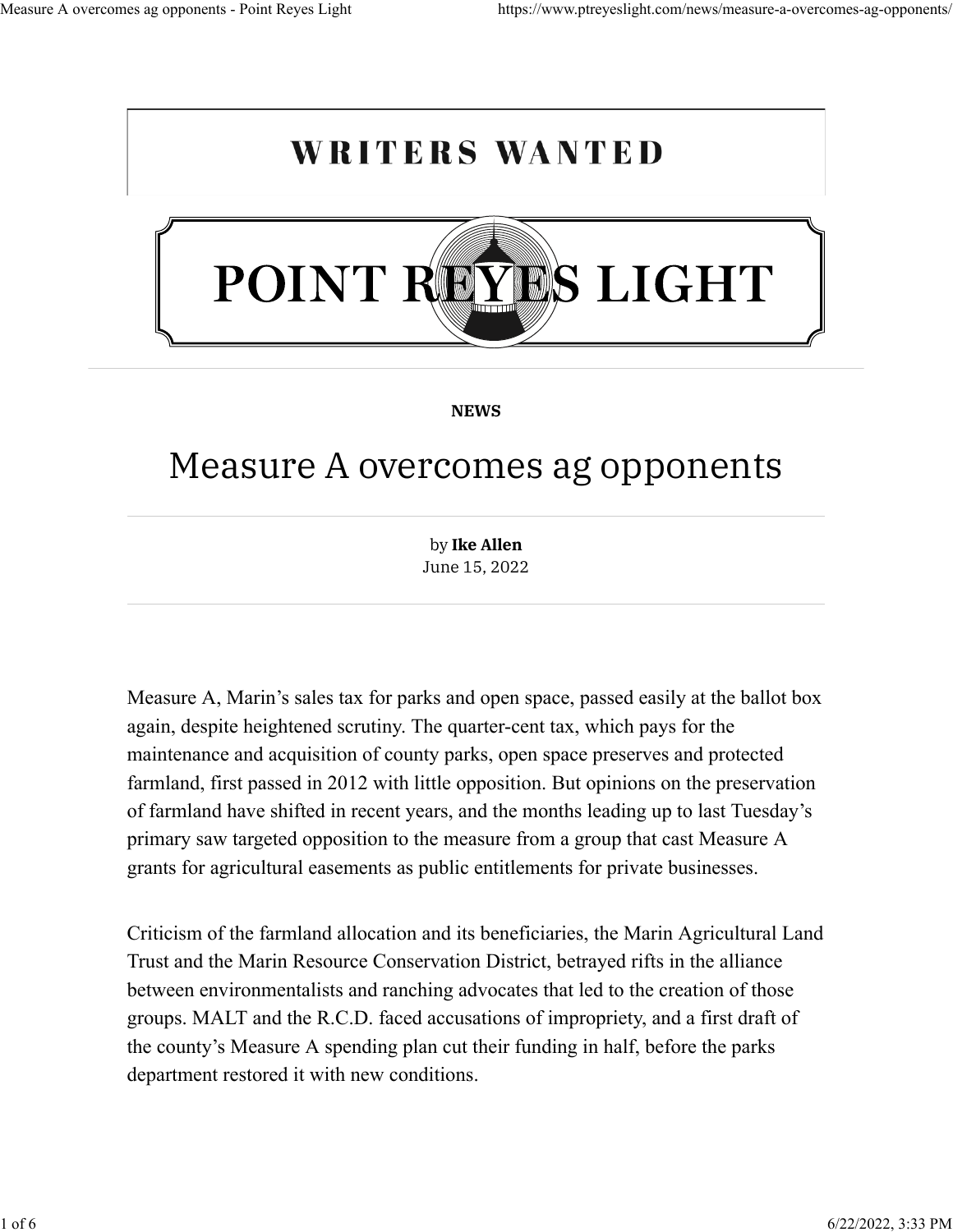Yet for all the soul-searching, Measure A enjoyed the same margin of support that it did a decade ago—about 75 percent.

"I'm pretty ecstatic that our community could vote to support it on this level," said Nancy Scolari, executive director of the R.C.D., which will receive 20 percent of the rechristened "sustainable agriculture" allocation. "It's a really great opportunity to support our environmental values, whether on public or private land."

"Nature knows no boundaries" between county land and farmland, Ms. Scolari said, and the latter takes up much more space in Marin. Conservation projects like riparian restoration are just as beneficial to the public and the environment on pastures as they are in parks, she argued.

Yet opponents of Measure A saw a sharp boundary between public and private. In its new form, the tax will provide the R.C.D. with about \$640,000 annually, much more than the sliver of farmland preservation funding that it currently receives. This put the district, which uses the funds and other public monies to help farmers with carbon farming and stream restoration work, in the spotlight leading up to the primary.

A North Bay Bohemian/Pacific Sun article published in late May focused on the R.C.D.'s practice of funding conservation projects on properties owned by its own directors. With all its board members required to be local landowners and no policy barring the board from approving projects that would benefit its own, the district is an insider's club, according to reporter Peter Byrne.

Far from prioritizing natural resources, Mr. Byrne wrote, "in practice, the M.R.C.D.'s historical mission may be more accurately described as protecting the profitability of ranching operations impacted by the rising costs of complying with increasingly stringent environmental regulations."

R.C.D. directors are not barred from participating in conservation projects or applying for associated grants, the district's website says, but they recuse themselves from the vote and are only selected through a "competitive application process." The projects are not private improvements, the site says, but elements of a "larger effort to accomplish a specific environmental goal for public benefit."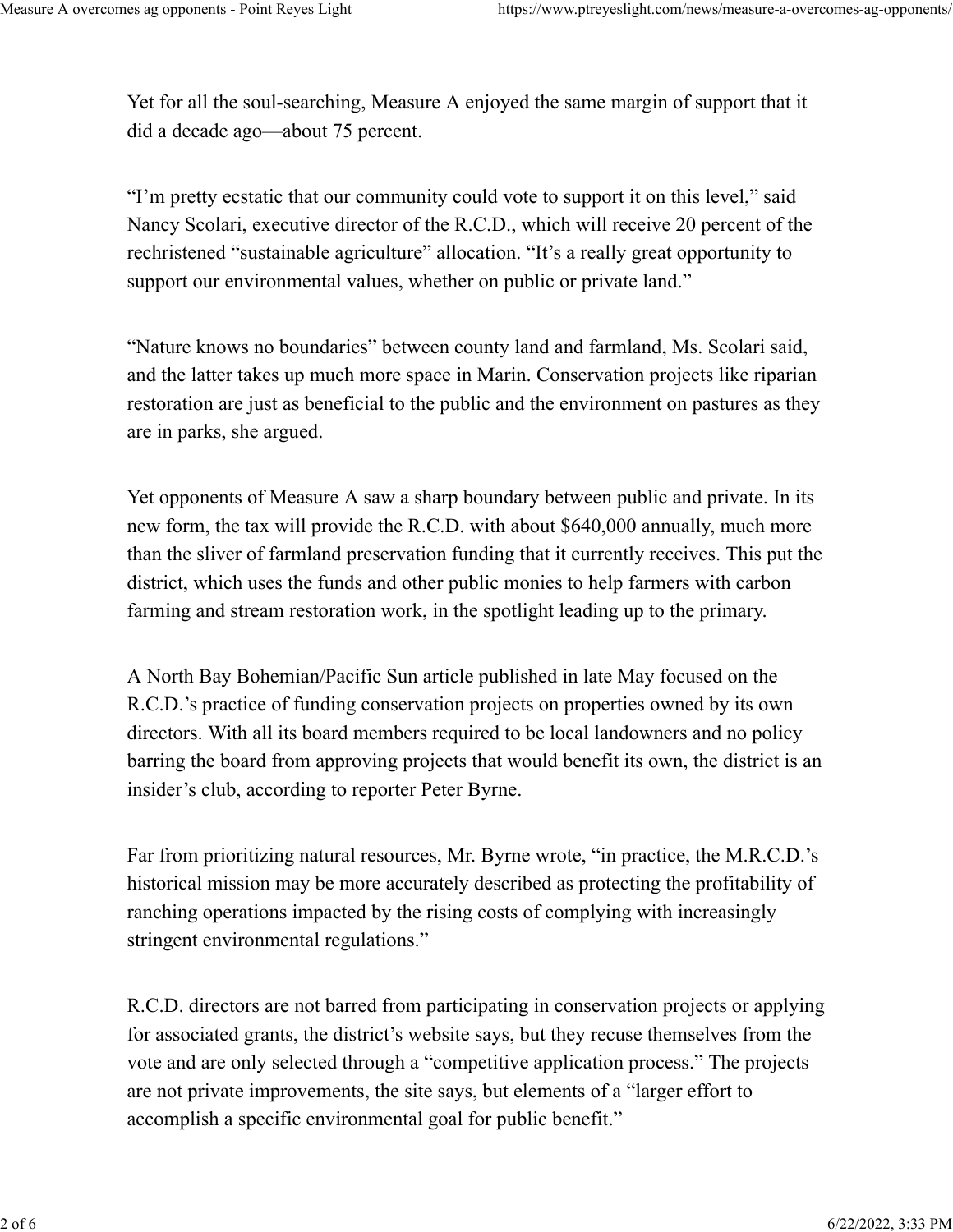Ms. Scolari said the technical advisory committee that determines the worthiness of conservation projects might include one or two board members, but not those who could benefit from the project. And she said the requirement that directors be landowners is written into the California law governing resource conservation districts, although that law is controversial and could eventually be changed. An R.C.D. director must live in the district and own real property there or serve as an associate director for two years before becoming a director, according to the California Public Resource Code. Ms. Scolari said the district has three associate directors who could eventually become directors. But, she added, "We have never had people banging on our door to try to become board members. It's a commitment."

"It's good that the public is paying more attention to this," Ms. Scolari said. "Twenty years ago, we were calling people, begging them to apply to our programs. Here we are today with a long list of ranchers who want to do this, and we have a public who cares deeply about the way this money is spent." Yet she believes the R.C.D. was misunderstood by some opponents, whose scrutiny of Measure A was being driven by opposition to ranching in the Point Reyes National Seashore, a separate issue.

The final draft of the Measure A spending plan was a compromise, keeping the overall farmland allocation the same but reducing the easement acquisition fund by half and opening the remainder to a more diverse range of stewardship grants that could go to smaller projects like community gardens. Parks director Max Korten said the high level of support for the measure made it clear that Marin residents endorse spending on all three categories: parks, open space and farmland.

Though the farmland allocation played an outsized role in public discussions about Measure A expenditures, in total it accounts for just one fifth of the roughly \$16 million that the tax takes in every year. Maintenance of county parks, including wildfire mitigation, makes up the bulk of spending. Invasive species control and habitat restoration at the Bolinas Lagoon and a planning process for restoration work at Roy's Redwoods are the most recent West Marin parks projects funded by the tax.

The newly approved Measure A won't begin generating revenue until October, and the parks department's budget for the coming fiscal year shows it plans to spend the remaining \$4.7 million remaining balance of sales tax funds largely on park facilities and landscaping, vegetation management and staff salaries. But depending on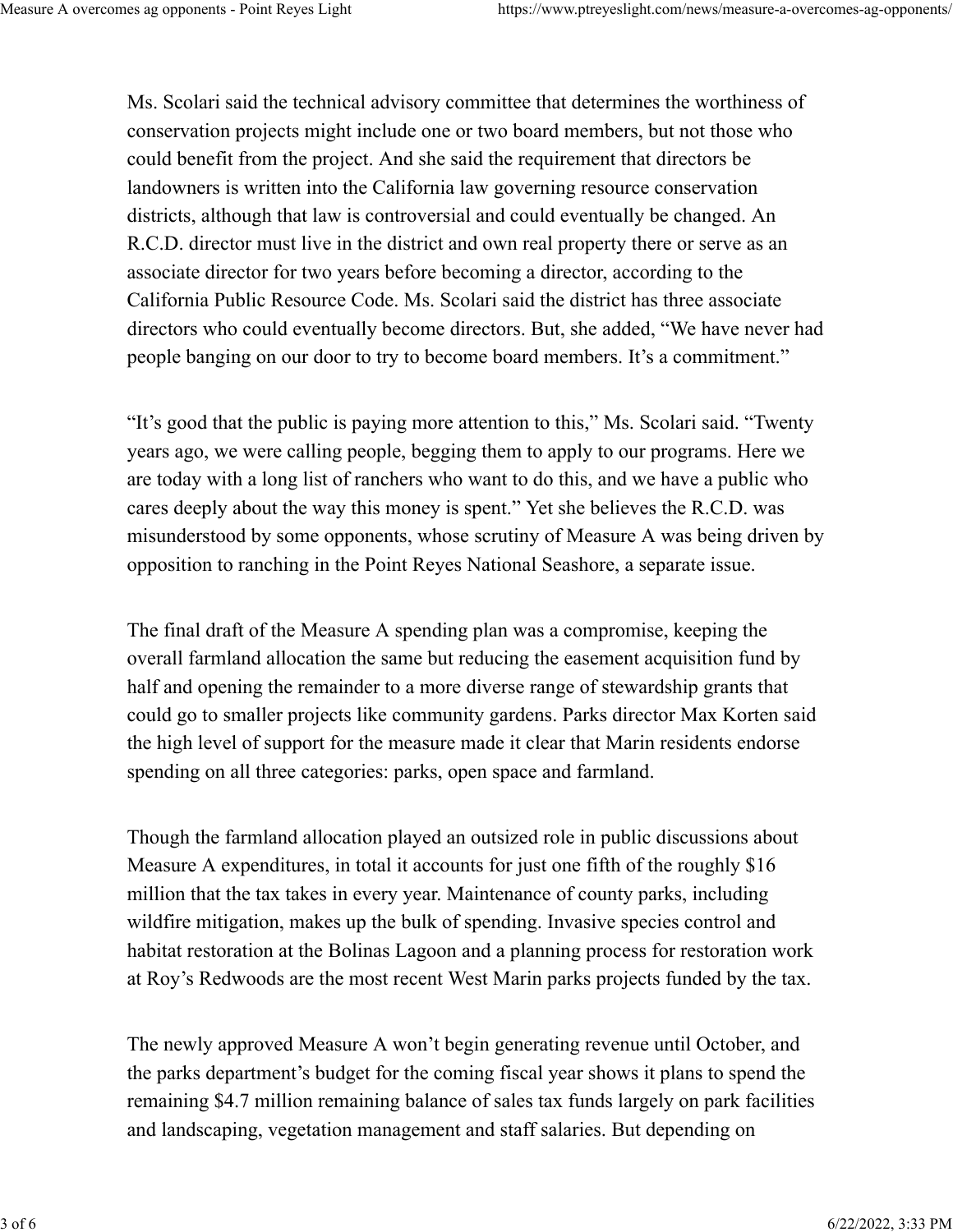whether MALT or the R.C.D. applies for funds, some of the remaining balance could be diverted to farmland.

MALT was formed to create a financial incentive for ranchers to join the project of protecting Marin's open spaces from development. The trust would pay for an easement from ranchers, usually at about half the value of their land, to block any future subdivision. Later, MALT easements began to require that the land be used for agriculture indefinitely. The system brokered an uneasy alliance of agriculturalists and environmentalists. But recent debates over MALT's work and its alleged improprieties have shown that enthusiasm for agricultural easements is flagging, especially among those who opposed longer ranching leases in the seashore.

In 2020, MALT came under fire over alleged conflicts of interest. The trust had failed to disclose a lower property appraisal to the county when applying for Measure A funds, and later returned the grant. Soon, a North Bay Bohemian/Pacific Sun story described examples of easements that benefited the trust's board members. MALT denied wrongdoing, but later updated its conflict-of-interest policy. The trust's critics argue that its easements, many partially funded by Measure A grants, enrich multigenerational ranching families based on the far-fetched or even nonexistent threat that their ranches could be developed. MALT already owns development rights to 54,000 acres of Marin land, while the parks department protects just 18,000 acres.

Jennifer Carlin, MALT's interim executive director, said the trust is planning new easements on seven agricultural properties, the majority of which will be boosted by applications for Measure A grants.

The closest to completion is an easement on the McDowell Ranch, a 723-acre property on the Tomales-Petaluma Road. The purchase will be funded in part by the United States Department of Agriculture's Natural Resources Conservation Service, and in part by a \$1.8 million Measure A grant, if supervisors approve a new allocation in July.

Ms. Carlin said she was "heartened and encouraged" by the passage of Measure A, and she responded to descriptions of MALT easements as commercial subsidies. "Those farmers and ranchers are giving up future revenue potential by giving up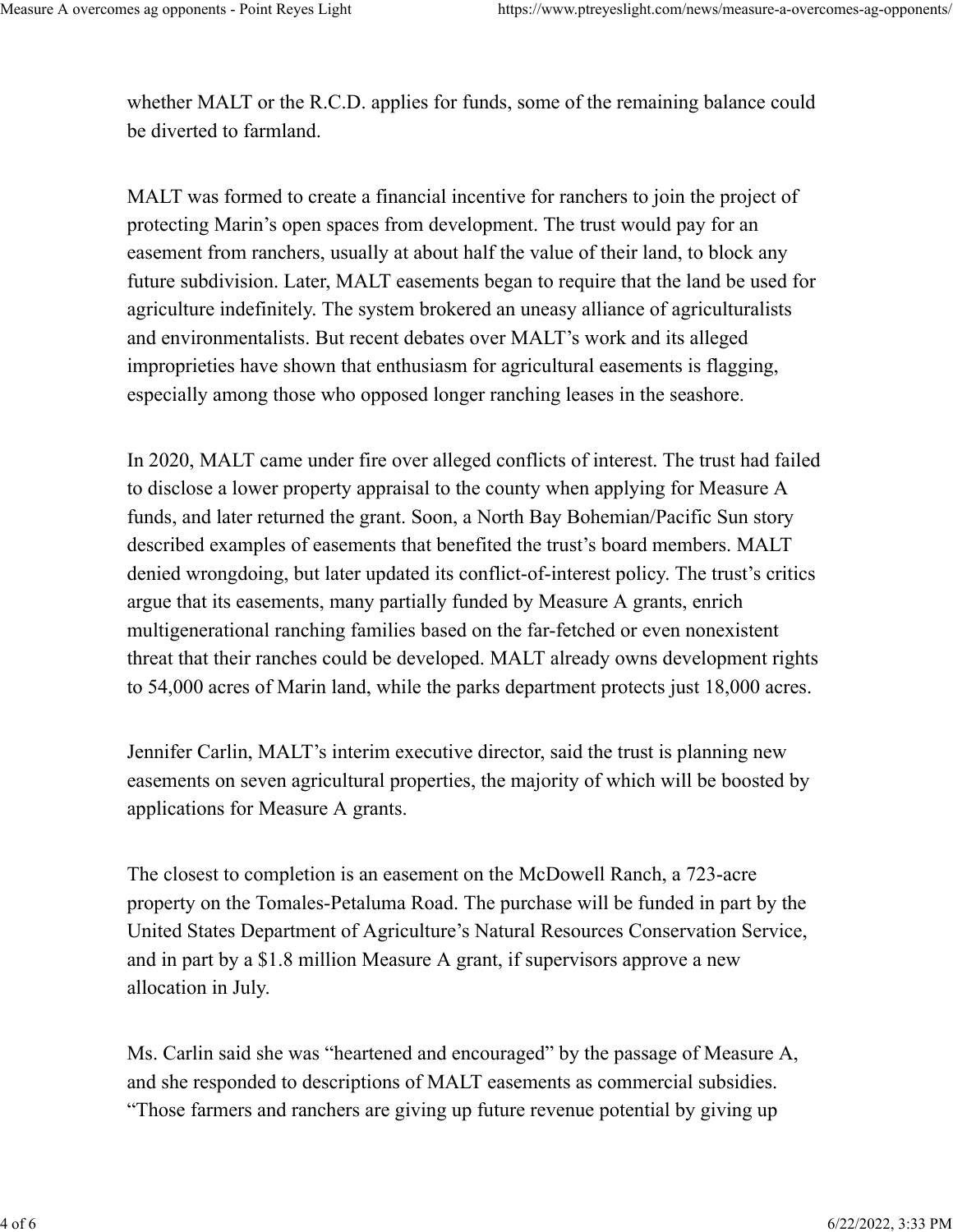those development rights," she said. "They're doing something that is really for the public good. It is a business transaction, but with that comes a responsibility to be good environmental stewards."

Some Marin voters who approved Measure A may have done so in spite of, rather than because of, the farmland allocation. In a survey conducted in late 2020 by the parks department, respondents ranked farmland preservation lowest on a list of Measure A spending priorities, with more than a third responding that the allocation should receive less funding in the future.

But even some who seriously questioned the farmland spending reaffirmed their overall support for the measure. In public comments to the county last year, Access 4 Bikes president Vernon Huffman argued that agricultural easements don't provide enough public access to lands and voiced support for adding trails across MALTed ranches.

"If we're going to spend our public tax dollars on agricultural easements, I think the public should get a return beyond a visual benefit," he told the Light at the time. But Access 4 Bikes still donated \$2,500 to the campaign in support of renewing Measure A in March.

Support for Marin's parks clearly outweighed reservations about farm preservation for some voters. "Most people say: 'Hey, I didn't get everything I wanted, but if I got 80 percent of it, that's pretty good,'" Mr. Korten said.

The Measure A campaign's biggest donors were the Federated Indians of Graton Rancheria and MALT. The Sonoma County-based tribal authority that represents Southern Pomo and Coast Miwok gave \$100,000, and the land trust gave \$150,000. The Marin Conservation League and Marin Open Space Trust each gave \$10,000.

Yet some Marin residents vocally opposed Measure A even as they supported tax dollars for public parks, saying the farmland allocation was a dealbreaker. Martin Griffin, the veteran conservationist who founded Audubon Canyon Ranch and was part of the movement to halt development in West Marin, wrote a letter in the Light arguing Measure A was "fatally compromised" by allocations for MALT and the